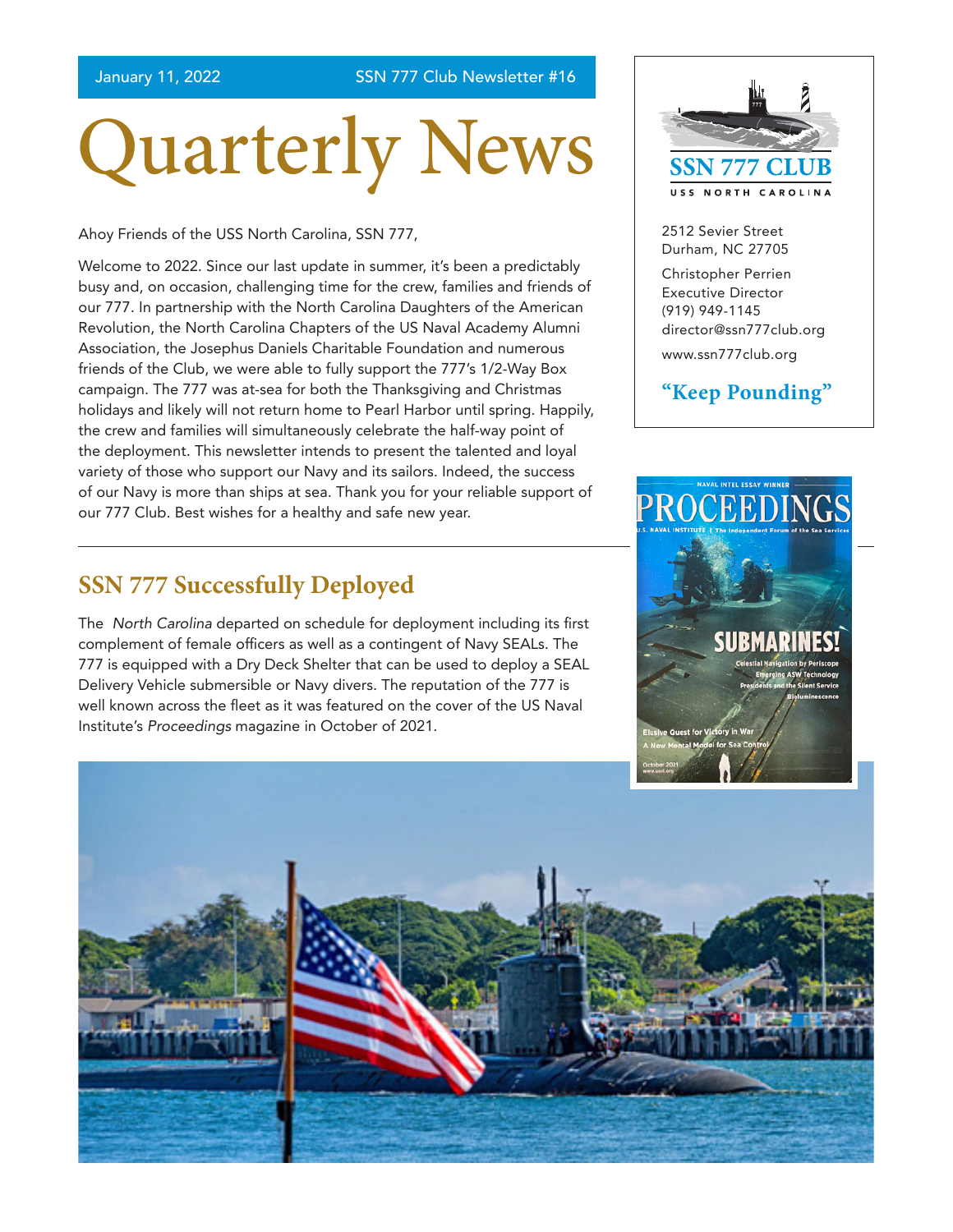#### **Preparing for 1/2-Way Celebration**

We read about the national supply chain issues over the holiday season. The Family Readiness Group developed its own supply chain for the identification, ordering via Amazon, receipt, sorting, re-packing and delivery to the 777 of items required for nearly 150 1/2-Way Boxes. Such a detailed process required a dedicated, creative and good-spirited effort by all-hands.







#### **Housing Water Supply Problem**

You may have read about the contaminated potable supply at the military housing in Pearl Harbor?! The associated impact necessitated that more than 3,000 military, civilian and retiree families move into area hotels over the holidays as the Navy continues to resolve this matter. Our 777 families relocated to facilities across the island of Oahu, further complicating social interaction amidst the COVID-19 precautions. Spirit seems to be good despite the unfortunate inconvenience to our FRG families. As a small token of our Club's support, we sponsored a curbside pizza party just prior to the temporary relocation of families from base housing.

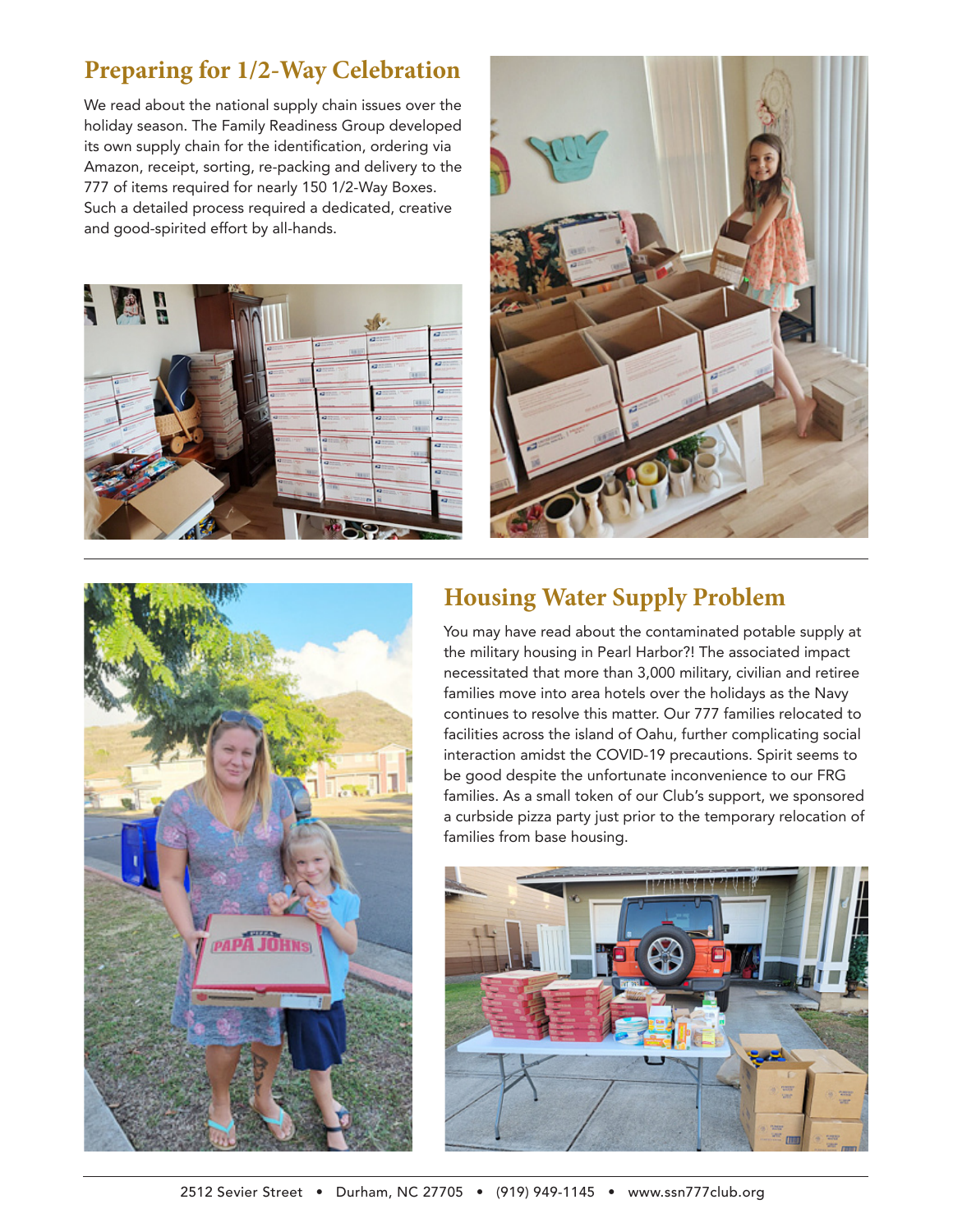#### **Coach Williams 777 Honorary Crew Member**

As noted in our summer newsletter, Roy Williams retired as the Head Coach of Men's Basketball at the University of North Carolina in Chapel Hill. Under his leadership, the basketball program became a reliable and enthusiastic supporter of the 777, especially welcoming for home-state visits by the crew. We're confident that such mutual respect and support will continue with his successor, Hubert Davis.





#### **Congratulations Admiral Bowman**

Admiral Skip Bowman, husband of our 777 Sponsor, Mrs. Linda Bowman, is a 2021 recipient of the Naval Submarine League's Distinguished Submariner Award for lifetime service and achievement. A graduate of both Duke University and MIT, Admiral Bowman served our country as a submarine officer for 38 years. His last active duty assignment was as director of the Naval Nuclear Propulsion Program, a position he held for more than eight years.